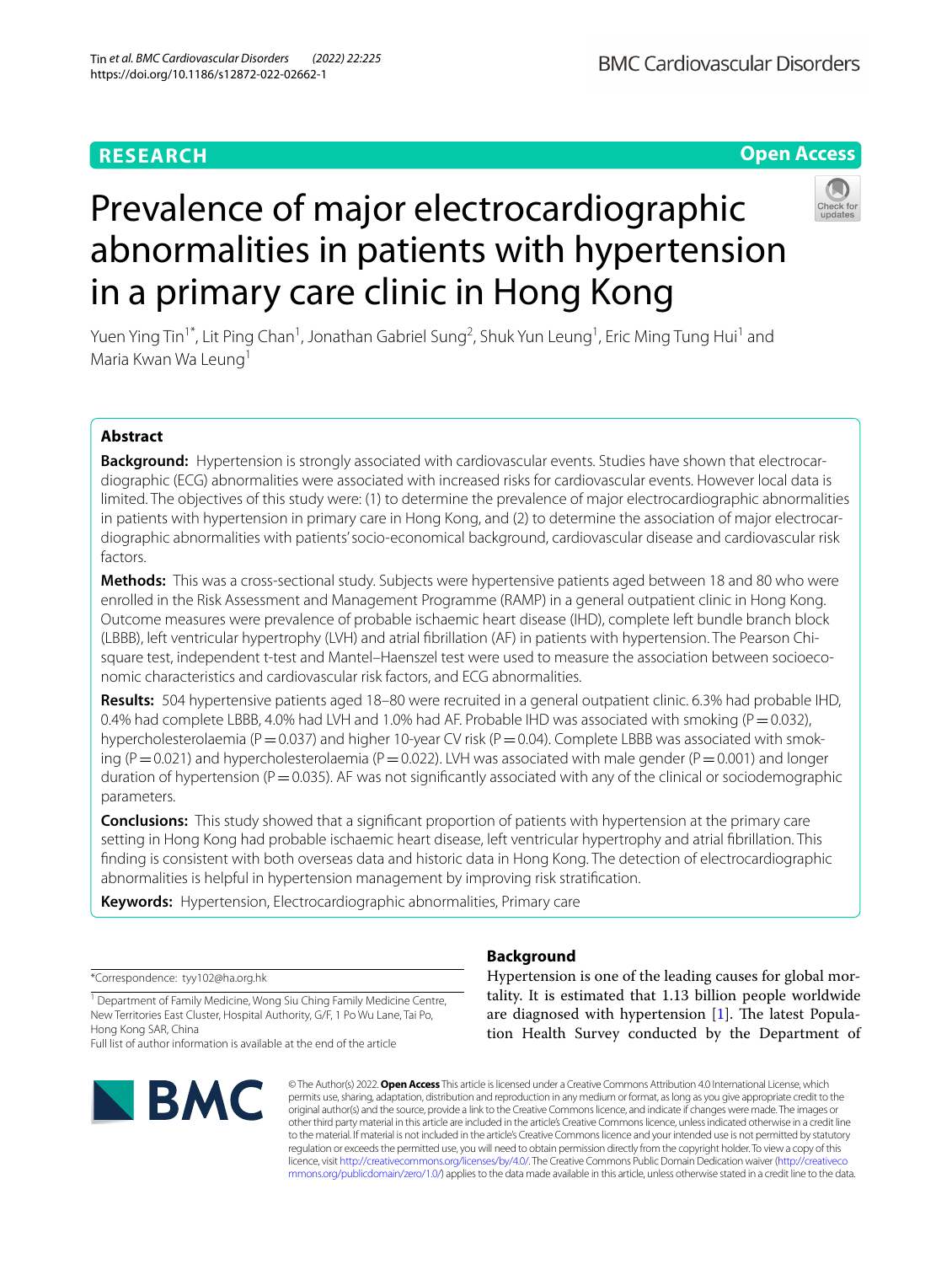Health in Hong Kong reported that around 17.8% of the population aged 15 or above were diagnosed of hypertension [\[2](#page-8-1)].

Hypertension is strongly associated with cardiovascular (CV) events, especially ischaemic heart disease and stroke [\[3](#page-8-2)]. It was recommended by the *2018 ESH/ESC Guidelines for the management of arterial hypertension* that a 12-lead electrocardiogram (ECG) should be performed on all hypertensive patients as part of routine assessment  $[4]$  $[4]$ . ECG is the most readily available investigation at primary care setting for the detection of cardiac abnormalities. It is non-invasive with virtually no risk posed to the patients. The results can be interpreted rapidly by the attending family physician with little interobservers' variability.

Several studies have shown that major and minor abnormalities on resting 12-lead ECG were consistently associated with increased risks for cardiovascular events. A population based cohort study from the Health ABC Study in the United States reported such association among adults aged 70 to 79 [\[5](#page-8-4)]. Another cross-sectional study indicated the independent association between ECG abnormalities and mortality from coronary heart disease and all cardiovascular diseases in middle-aged United States men and women  $[6]$  $[6]$ . This association is also valid in diferent ethnicities [\[7](#page-8-6)[–9](#page-8-7)].

The detection of electrocardiographic abnormalities is helpful in hypertension management by improving risk stratifcation. In a United States national sample, it was shown that 28% had  $\geq$  1 major ECG abnormality and the prevalence was greater among those older than 65 years of age [[10](#page-8-8)]. In another large retrospective study, electrocardiographic abnormalities were observed in more than 50% of patients with hypertension attending primary care centres in Brazil [[11\]](#page-8-9). In Hong Kong, a study on a subsample of a territory-wide health survey for elderly subjects conducted in 1993 reported that the prevalence of electrographic abnormalities was 5.8% in men and 6.5% for women of age 70 or older. The findings were comparable to elderly Caucasian populations [[12](#page-8-10)]. However there is limited evidence regarding prevalence of electrocardiographic abnormalities in primary care setting in Hong Kong.

# **Methods**

# **Aim of study**

The primary objective of this study was to determine the prevalence of major electrocardiographic abnormalities in patients with hypertension in primary care in Hong Kong. This study mainly focused on hypertensive heart diseases, namely probable ischaemic heart disease (IHD), complete left bundle branch block (LBBB), left ventricular hypertrophy (LVH) and atrial fbrillation (AF).

The secondary objective was to evaluate the association between major electrocardiographic abnormalities and socio-economical background, underlying cardiovascular disease and other cardiovascular risk factors in patients with hypertension.

# **Study design and subjects**

This was a cross-sectional study, which was carried out in a government general outpatient clinic that serves a population of around 300,000 in Hong Kong. According to the Primary Care Service Statistics Portfolio by the Hospital Authority of Hong Kong [\[13](#page-8-11)], the disease profle of the patients from this clinic is similar to those in other general outpatient clinics in Hong Kong. Around 60% of our patients have chronic illness. In particular 50% of our patients have hypertension, which was comparable to other public general outpatient clinic in Hong Kong. Patients with hypertension who were enrolled in the Risk Assessment and Management Programme for Hypertension (RAMP-HT) were recruited. Inclusion criteria were hypertensive patients fulflling the criteria of hypertension by JNC 7 [[14\]](#page-8-12), aged between 18 to 80 years old and were either on lifestyle modifcation only or receiving antihypertensive medications. Patients who were diabetic, bed bound, more than 80 years of age, with known ischaemic heart disease, incomplete or missing data, or incapable of giving free informed consent were excluded. These were in line with the exclusion criteria of the RAMP programme.

# **Measurements and outcomes**

The duration of the study was 4 months, from December 2017 to March 2018. All hypertensive patients in the RAMP-HT were arranged to have blood tests including fasting blood glucose, lipid profle, renal function test and estimated Glomerular Filtration Rate by MDRD. Basic parameters including blood pressure, pulse rate and body mass index (BMI) were measured according to standard protocol. Urine protein was measured by urine albustix strip. ECG was routinely performed. Patients who agreed to participate in the study were invited to fll in a questionnaire (Additional fle [1](#page-7-0): Appendix A) on their socio-demographic data, duration of hypertension, comorbidities, subjective well-being and symptom of angina (based on the WHO Rose angina questionnaire with Chinese translation performed by the investigators of this study) [[15,](#page-8-13) [16](#page-8-14)]. Clinical information was verifed with patient's case notes via Clinical Management System (CMS). Illegible or missing information was clarifed by nurses.

The 10-year CVD risk was calculated using the JBS Equation 2005 based on age, gender, smoking status, total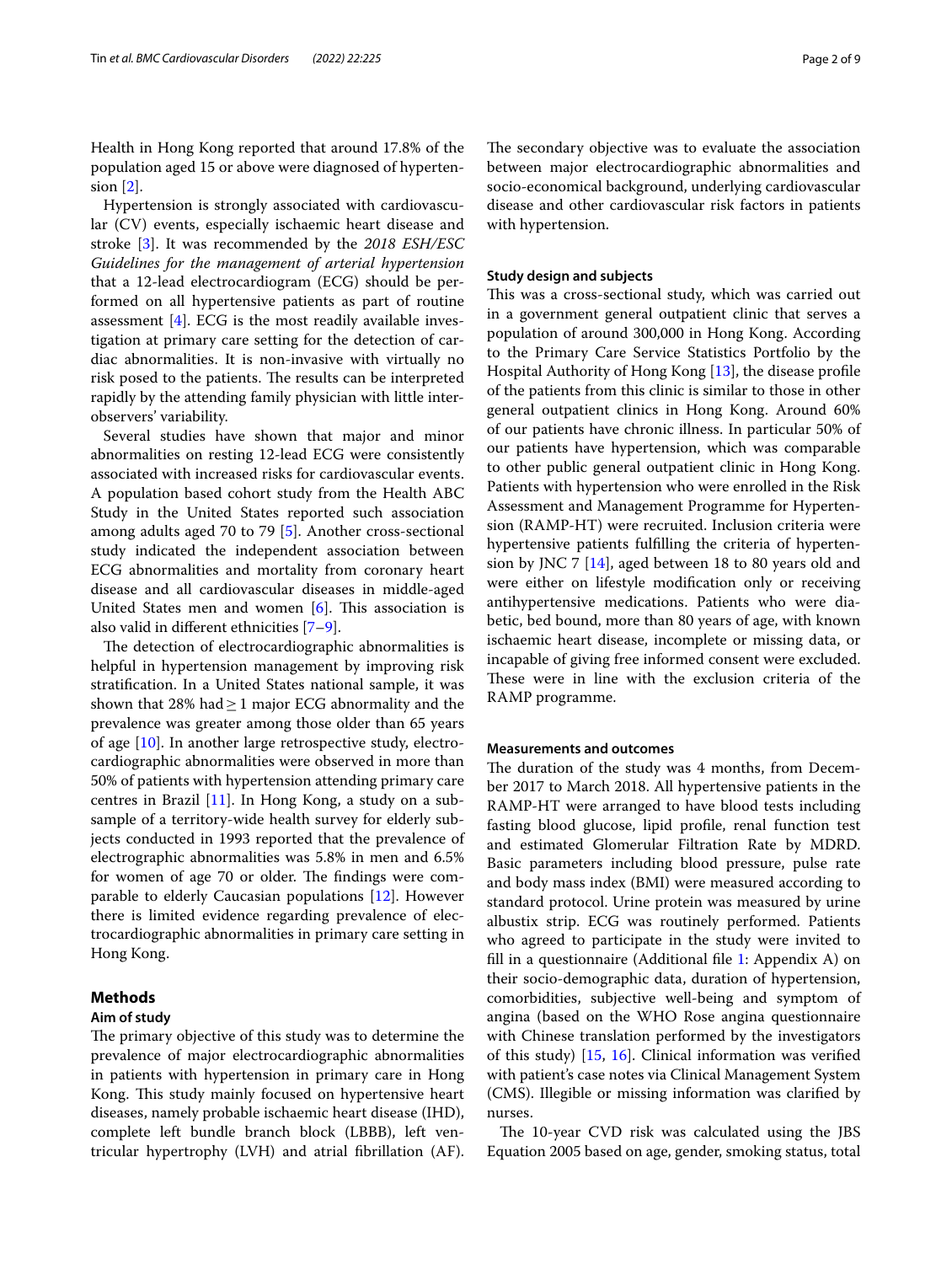cholesterol, HDL cholesterol and pre-treatment systolic blood pressure (160 mmHg if unknown) [\[17\]](#page-8-15).

Each ECG was reviewed by two trained family physicians, who classifed the ECG as (1) normal; (2) probable ischaemic heart disease (major Q or QS wave); (3) complete left bundle branch block; (4) left ventricular hypertrophy; (5) atrial fbrillation and (6) other according to the Minnesota Code [[18](#page-8-16)] (Additional fle [2:](#page-7-1) Appendix B). Minnesota Code is the most widely used coding system for ECG in population based studies [\[19](#page-8-17)]. It provides a classifcation of electrocardiographic morphology on the basis of rigid criteria and allows objective comparison of ECG fndings. Discordant results were adjudicated by a cardiologist.

# **Statistical methods**

Data was analysed using IBM SPSS Statistics 22. The Pearson Chi-square test was used to measure the association between socioeconomic characteristics and cardiovascular risk factors (including sex, smoking status, mobility, occupation, marital status, fnancial aid, housing, impaired fasting glucose, hypercholesterolemia, microalbuminuria and stroke) and electrocardiographic abnormalities. Independent t-test was used for measuring the association between age, renal impairment and BMI and electrocardiographic abnormalities, while Mantel–Haenszel test was used for 10-year cardiovascular risk, duration of hypertension, education and income. A p value of<0.05 was considered statistically signifcant.

# **Results**

504 patients were recruited for the analysis. Of them 270 (53.6%) were male and 234 (46.5%) were female (Table [1](#page-3-0)). 91.3% of the recruited patients were aged 50 or above, with 44.6% were between 60 to 69 years of age. 27.4% of patients were either current smokers or ex-smokers. The mean office systolic and diastolic blood pressures at the time of recruitment were  $135.9 \pm 16.3$  mmHg and 79.5  $\pm$  10.5 mmHg respectively.

Overall 66.5% of the patients had normal ECG (Table [2\)](#page-4-0). 6.3% had probable ischaemic changes on ECG. 0.4% patients had complete left bundle branch block, and these patients were not included in the group of probable IHD. ECG features of left ventricular hypertrophy, a form of asymptomatic hypertension mediated organ damage, were detected in 4.0% of the patients. 1.0% were found to have atrial fbrillation, an important co-morbidity in hypertensive patients. 21.8% had other minor ECG abnormalities inculding sinus bradycardia, frst degree heart block and premature atrial complex. 0.6% patients had multiple abnormalities (sinus bradycardia with frst degree heart block).

Tables [3](#page-5-0) demonstrated the association of major ECG abnormalities and sociodemographic and clinical characteristics. Probable IHD was signifcantly associated with history of smoking  $(P=0.032)$ , hypercholesterolemia  $(P=0.037)$  and higher 10-year CV risk  $(P=0.04)$ . It tended to be associated with patients on Comprehensive Social Security Assistance (CSSA) but was not statistically signifcant. Complete LBBB was found to be signifcantly associated with history of smoking  $(P=0.021)$  and hypercholesterolaemia ( $P=0.022$ ). LVH was significantly associated with male gender  $(P=0.001)$  and longer duration of hypertension ( $P=0.035$ ), with prevalence of 1.8% for patients with 1–5 years' history of hypertension compared to 13.3% for 20–25 years. It also tended to associate with higher 10-year CVD risk (>20%) but was not statistically signifcant. AF was not signifcantly associated with any of the clinical or sociodemographic parameters.

Mean age was similar among patients with or without ECG abnormalities. Fasting glucose, BMI and renal function were not shown to be a signifcant risk factor for patients with the concerned ECG abnormalities. The risks of probable IHD, complete LBBB, LVH and AF are not shown to be signifcantly diferent in hypertensive patients with varying degree of mobility, occupation, education level, marital status monthly salary and housing. There were no significant associations between ECG abnormalities and blood pressure levels (Table [4\)](#page-7-2).

Among the patients with probable IHD on ECG, one had grade 2 angina according to the WHO Angina Questionnaire.

# **Discussion**

This study examined the prevalence of cardiovascular conditions, in the form of electrocardiographic abnormalities, in hypertensive patients under primary care. Hypertension is one of the most important cardiovascular risk factors, based on its high prevalence in the community and strong association with serious cardiovascular conditions. However, the care for hypertension should take way beyond the blood pressure values alone as the only determinant in the clinical decision on treatment. Studies have shown that only a minority of the hypertensive population exhibits elevated blood pressure alone, with most patients having other cardiovascular risk factors and relevant socioeconomic background as well [[4\]](#page-8-3). On the other hand, each of these factors might potentiate each other in the development of cardiovascular disease. It is therefore essential to study the hypertensive population in a comprehensive manner to aid the management of, and more importantly prevention of cardiovascular diseases.

This study showed that 69% of the patients had normal ECG, which was expected given the primary care setting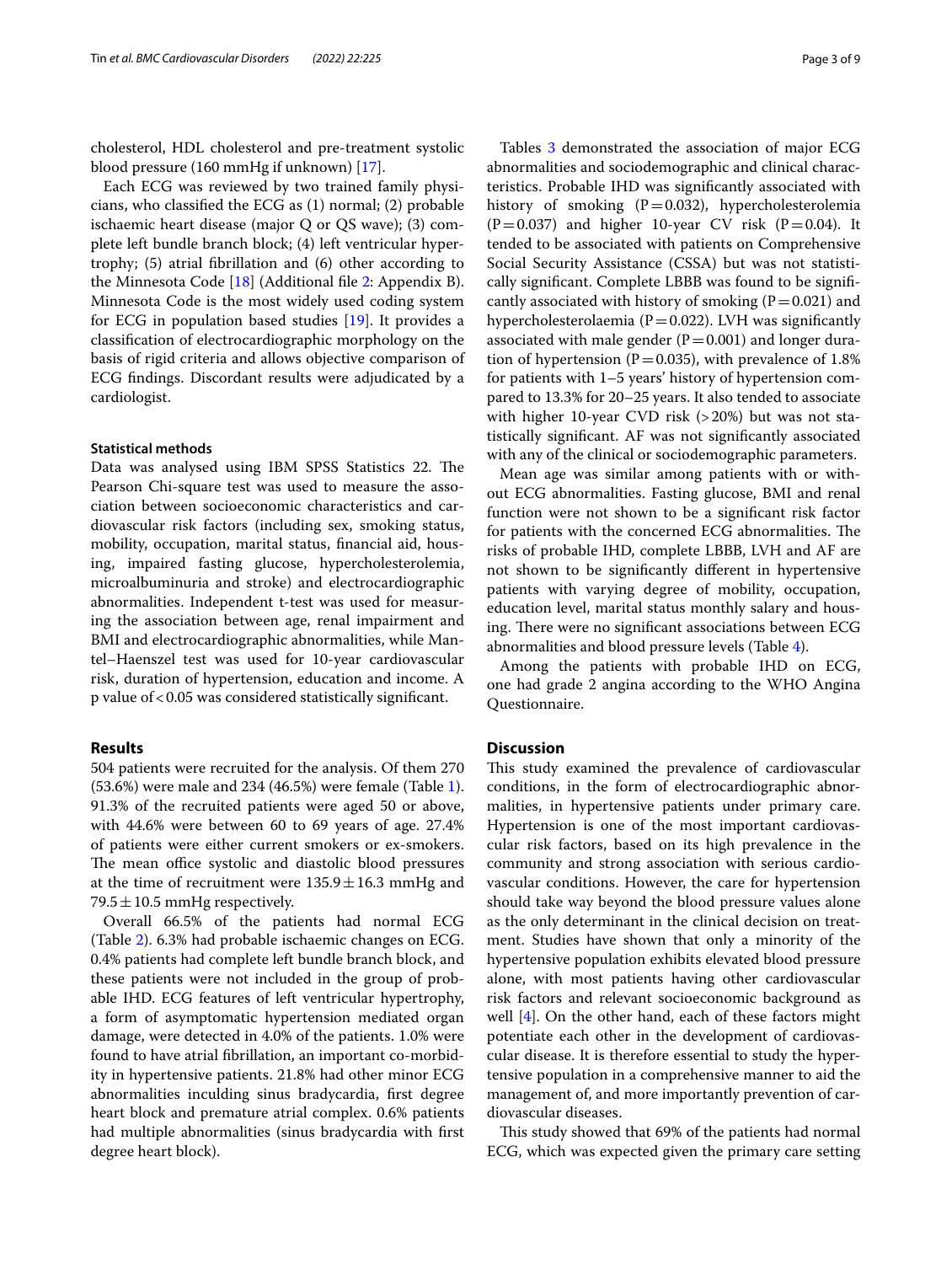<span id="page-3-0"></span>

| Table 1 Sociodemographic and clinical characteristics of |  |  |
|----------------------------------------------------------|--|--|
| patients ( $N = 504$ )                                   |  |  |

# **Table 1** (continued)

| vuudi 119 (1 1 – 90 1)                                            |                |                  |                            | Numbe    |
|-------------------------------------------------------------------|----------------|------------------|----------------------------|----------|
|                                                                   | Number (%)     | Mean $\pm$ SD    | Cardiac disease            | 8(1.6)   |
| Sex                                                               |                |                  | Ischaemic heart disease    | 0(0)     |
| Male                                                              | 270 (53.6)     |                  | Arrhythmia                 | 4(0.8)   |
| Female                                                            | 234 (46.4)     |                  | Valvular disease           | 4(0.8)   |
| Age (years)                                                       |                | $61.6 \pm 9.1$   | Heart failure              | 0(0)     |
| $20 - 39$                                                         | 15(3.0)        |                  | Stroke                     | 26(5.2)  |
| $40 - 49$                                                         | 29(5.8)        |                  | <b>PVD</b>                 | 0(0)     |
| $50 - 59$                                                         | 145 (28.8)     |                  | Kidney disease             | 6(1.2)   |
| $60 - 69$                                                         | 225 (44.6)     |                  | Fatty liver                | 30(6.0)  |
| $70 - 79$                                                         | 90 (17.9)      |                  | COPD                       | 3(0.6)   |
| Smoking status                                                    |                |                  | Other                      | 70 (13.9 |
| History of smoking                                                | 138 (27.4)     |                  | Rose Angina Questionnaire  |          |
| Non-smoker                                                        | 366 (72.6)     |                  | No angina                  | 479 (95. |
| Blood pressure (mmHg)                                             |                |                  | Grade 1 angina             | 7(1.4)   |
| Systolic                                                          |                | $135.9 \pm 16.3$ | Grade 2 angina             | 18(3.6)  |
| <b>Diastolic</b>                                                  |                | $79.5 \pm 10.5$  | Mobility                   |          |
| Duration of HT (year)                                             |                |                  | Unaided                    | 486 (96. |
| Less than 1                                                       | 163 (32.4)     |                  | Walk with stick            | 15(3.0)  |
| $1 - 5$                                                           | 170 (33.7)     |                  | Wheelchair                 |          |
| $6 - 10$                                                          | 82 (16.3)      |                  |                            | 3(0.6)   |
|                                                                   |                |                  | Occupation                 |          |
| $11 - 15$                                                         | 49 (9.7)       |                  | Full time                  | 170 (33. |
| $16 - 20$                                                         | 20(4.0)        |                  | Part time                  | 50 (9.9) |
| $20 - 25$                                                         | 15(3.0)        |                  | Retired                    | 171 (33. |
| More than 25                                                      | 5(1.0)         |                  | Housewife                  | 103 (20. |
| Fasting glucose (mmol/L)                                          |                |                  | Unemployed                 | 10(2.0)  |
| < 5.6                                                             | 353 (70)       |                  | Education                  |          |
| $5.7 - 6.9$                                                       | 151 (30)       |                  | No formal education        | 34(6.7)  |
| Hypercholesterolemia (LDL > 4.1 mmol/L or on lipid-lowering drug) |                |                  | Primary school             | 171 (33. |
| Yes                                                               | 140 (27.8)     |                  | Up to Form 3               | 140 (27. |
| <b>No</b>                                                         | 364 (72.2)     |                  | Up to Form 7               | 122 (24. |
| Estimated glomerular filtration rate (ml/min/1.73m <sup>2</sup> ) |                |                  | Diploma                    | 19(3.8)  |
| <30                                                               | 0(0)           |                  | University degree or above | 18(3.6)  |
| $30 - 60$                                                         | 45 (8.9)       |                  | Marital status             |          |
| $60 - 90$                                                         | 323 (64.1)     |                  | Married                    | 439 (87. |
| > 90                                                              | 136 (27.0)     |                  | Single                     | 23(4.6)  |
| Urine albustix                                                    |                |                  | Separated                  | 1(0.2)   |
| $^+$                                                              | 32(6.3)        |                  | Divorced                   | 25(5.0)  |
|                                                                   | 472 (93.7)     |                  | Widowed                    | 16(3.2)  |
| BMI (kg/m <sup>2</sup> )                                          |                |                  | Co-habitat                 | 0(0.0)   |
| $\leq 18.5$                                                       | 6(1.2)         |                  | <b>CSSA</b>                |          |
| $18.6 - 22.9$                                                     | 78 (15.5)      |                  | Yes                        | 58 (11.5 |
| $23 - 24.9$                                                       | 131 (26.0)     |                  | No                         | 446 (88. |
| $\geq$ 25                                                         | 289 (57.3)     |                  | Monthly salary (HK\$)      |          |
| 10 Yr CV risk                                                     |                |                  | Less than 5000             | 245 (48. |
| Low $(< 10\%)$                                                    | 46 (9.1)       |                  | 5001-10,000                | 94 (18.7 |
| Medium (10-20%)                                                   | 200 (39.7)     |                  | 10,001-15,000              | 62 (12.3 |
| High (> 20%)                                                      | 258 (51.2)     |                  | 15,001-20,000              | 45 (8.9) |
| Other Medical Illness other than HT                               | *Some have > 1 |                  | 20,001-25,000              | 25(5.0)  |
|                                                                   | comorbidities  |                  | 25,001-30,000              | 11(2.2)  |
| Nil                                                               | 366 (72.6)     |                  |                            |          |

|                            | Number (%) | Mean $\pm$ SD |
|----------------------------|------------|---------------|
|                            |            |               |
| Cardiac disease            | 8(1.6)     |               |
| Ischaemic heart disease    | 0(0)       |               |
| Arrhythmia                 | 4(0.8)     |               |
| Valvular disease           | 4(0.8)     |               |
| Heart failure              | 0(0)       |               |
| Stroke                     | 26(5.2)    |               |
| <b>PVD</b>                 | 0(0)       |               |
| Kidney disease             | 6(1.2)     |               |
| Fatty liver                | 30 (6.0)   |               |
| <b>COPD</b>                | 3(0.6)     |               |
| Other                      | 70 (13.9)  |               |
| Rose Angina Questionnaire  |            |               |
| No angina                  | 479 (95.3) |               |
| Grade 1 angina             | 7(1.4)     |               |
| Grade 2 angina             | 18(3.6)    |               |
| Mobility                   |            |               |
| Unaided                    | 486 (96.4) |               |
| Walk with stick            | 15(3.0)    |               |
| Wheelchair                 | 3(0.6)     |               |
| Occupation                 |            |               |
| Full time                  | 170 (33.7) |               |
| Part time                  | 50 (9.9)   |               |
| Retired                    | 171 (33.9) |               |
| Housewife                  | 103 (20.4) |               |
| Unemployed                 | 10(2.0)    |               |
| Education                  |            |               |
| No formal education        | 34(6.7)    |               |
| Primary school             | 171 (33.9) |               |
| Up to Form 3               | 140 (27.8) |               |
| Up to Form 7               | 122 (24.2) |               |
| Diploma                    | 19(3.8)    |               |
| University degree or above | 18(3.6)    |               |
| Marital status             |            |               |
| Married                    | 439 (87.1) |               |
| Single                     | 23 (4.6)   |               |
| Separated                  | 1(0.2)     |               |
| Divorced                   | 25 (5.0)   |               |
| Widowed                    | 16(3.2)    |               |
| Co-habitat                 | 0(0.0)     |               |
| CSSA                       |            |               |
| Yes                        | 58 (11.5)  |               |
| No                         | 446 (88.5) |               |
| Monthly salary (HK\$)      |            |               |
| Less than 5000             | 245 (48.6) |               |
| 5001-10,000                | 94 (18.7)  |               |
| 10,001-15,000              | 62 (12.3)  |               |
| 15,001-20,000              | 45 (8.9)   |               |
| 20,001-25,000              | 25 (5.0)   |               |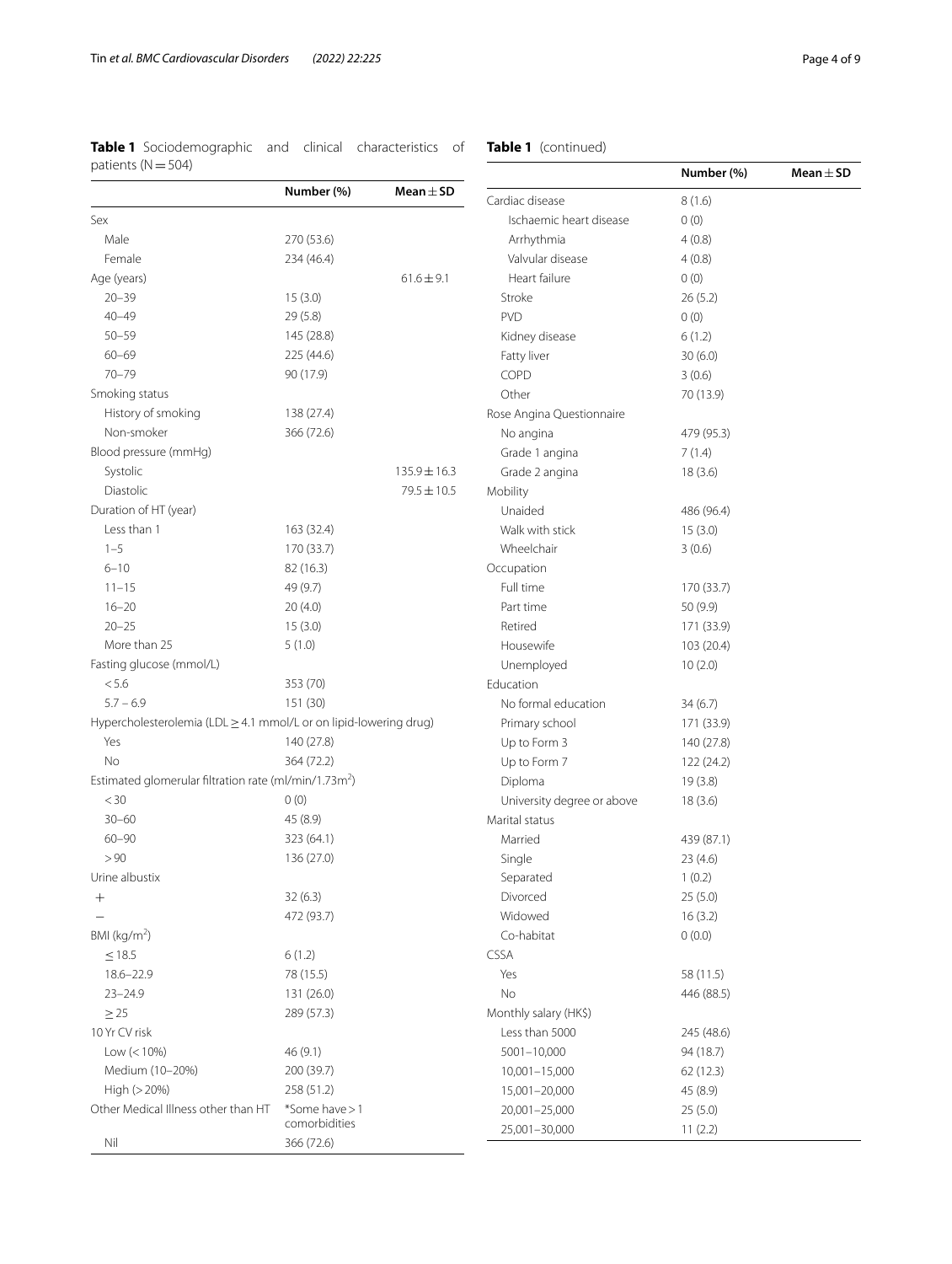**Table 1** (continued)

|                       | Number (%) | $Mean + SD$ |
|-----------------------|------------|-------------|
| 30,001-35,000         | 9(1.8)     |             |
| 35,001-40,000         | 6(1.2)     |             |
| 40,000 above          | 7(1.4)     |             |
| Housing               |            |             |
| Private property      | 151 (30.0) |             |
| Home ownership scheme | 122 (24.2) |             |
| Public housing        | 170 (33.7) |             |
| Rental                | 45 (8.9)   |             |
| Other                 | 16(3.2)    |             |

under which these patients were recruited. 6.4% of the hypertensive population in the primary care setting had probable ischaemic heart disease based on ECG fndings, while 4.0% had evidence of left ventricular hypertrophy on ECG. These findings were comparable to other similar studies. A population-based study in Hong Kong published in 1993 showed a prevalence of probable ischaemic heart disease of 5.8% for men and 6.5% for women of age over 70 years in a subsample of 197 subjects from a health survey for the elderlies  $[12]$  $[12]$ . The "Leiden 85-plus study" from the Netherlands revealed that among the population aged 85 years, 9% had probable ischaemic heart disease [[20\]](#page-8-18). Furberg et al. from the Cardiovascular Health Study in the US reported that 5.2% of the population aged 65 years or above had major Q/QA waves, with over half of the cases being without a past myocardial infarction  $[21]$ . These findings were consistent with our results, showing that over the years there remained a signifcant proportion of the hypertensive population having probable ischaemic heart disease. Baseline ECG would allow early identifcation of IHD and hence further management such as cardiovascular risk factors modifcation. Further clinical audit could be done on this topic.

According to our fndings, the prevalence of atrial fbrillation, an important risk factor for stroke, was 1.0%. This was comparable to a local study published

<span id="page-4-0"></span>**Table 2** Prevalence of electrocardiographic abnormalities  $(N=504)$ 

| Electrocardiographic findings | Number (%) |
|-------------------------------|------------|
| Normal                        | 335 (66.5) |
| Probable IHD                  | 32(6.3)    |
| Complete LBBB                 | 2(0.4)     |
| LVH                           | 20(4.0)    |
| AF                            | 5(1.0)     |
| other                         | 110 (21.8) |

in 2017 [[22\]](#page-8-20). Given the age of these patients, together with history of hypertension, the annual stroke risk could be as high as 3–4% depending on the gender [[23](#page-8-21)]. A screening ECG for this group of patients could lead to the prompt prescription of anticoagulation for suitable candidates and therefore a signifcant decrease in the stroke risk. The impact could hardly be overstated given the serious morbidity and mortality of cardioembolic stroke associated with atrial fbrillation.

Duration of hypertension correlated with the risk of LVH ECG, as patients with longer history of hypertension were more likely to have features of LVH on ECG. A cohort study involving 4290 patients conducted in Italy revealed similar fnding. Patients with LVH had signifcantly longer duration of hypertension of 6.0 $\pm$ 6.5 years compared to 4.8 $\pm$ 5.9 years in patient without LVH  $(p < 0.0001)$  [[24\]](#page-8-22). This is consistent with the common understanding that left ventricular myocytes hypertrophy in order to adapt to the increased afterload in patients with chronic hypertension [\[25](#page-8-23), [26\]](#page-8-24). On the other hand, no signifcant associations were found between ECG abnormalities and blood pressure levels. Since the blood pressure used for analysis was only a single office measurement thus might not reflect patients' ambulatory blood pressure control.

In Hong Kong, primary care service is provided by both government and private sectors. According to a survey conducted by the Chinese University of Hong Kong on 1000 adults in Hong Kong, among those with chronic conditions, 23.5% identifed public general outpatient clinic as their main provider for chronic disease management. 13.6% identifed a private GP and about half identifed a government-operated specialist outpatient clinic as their main providers of chronic disease management. ECG has to be done for all newly diagnosed hypertension. Although this practice is done in our clinic routinely, it may not be the same in the private sector. Therefore it is vital to remind primary care physicians to perform baseline ECG on newly diagnosed hypertensive patients [[27](#page-8-25)].

# **Limitation**

This study had several limitations. Firstly, similar to other population-based registries, the interpretation of this study is limited by the inherent weakness of registry data. For instance, our study showed that hypertensive patients on CSSA tended to have higher risk of probable IHD, although it was not statistically signifcant. However, the interpretation of this fnding is limited by the absence of temporal information in registry data and hence a causal relationship could not be concluded. Secondly, there could be reporting bias as the socioeconomic information volunteered by the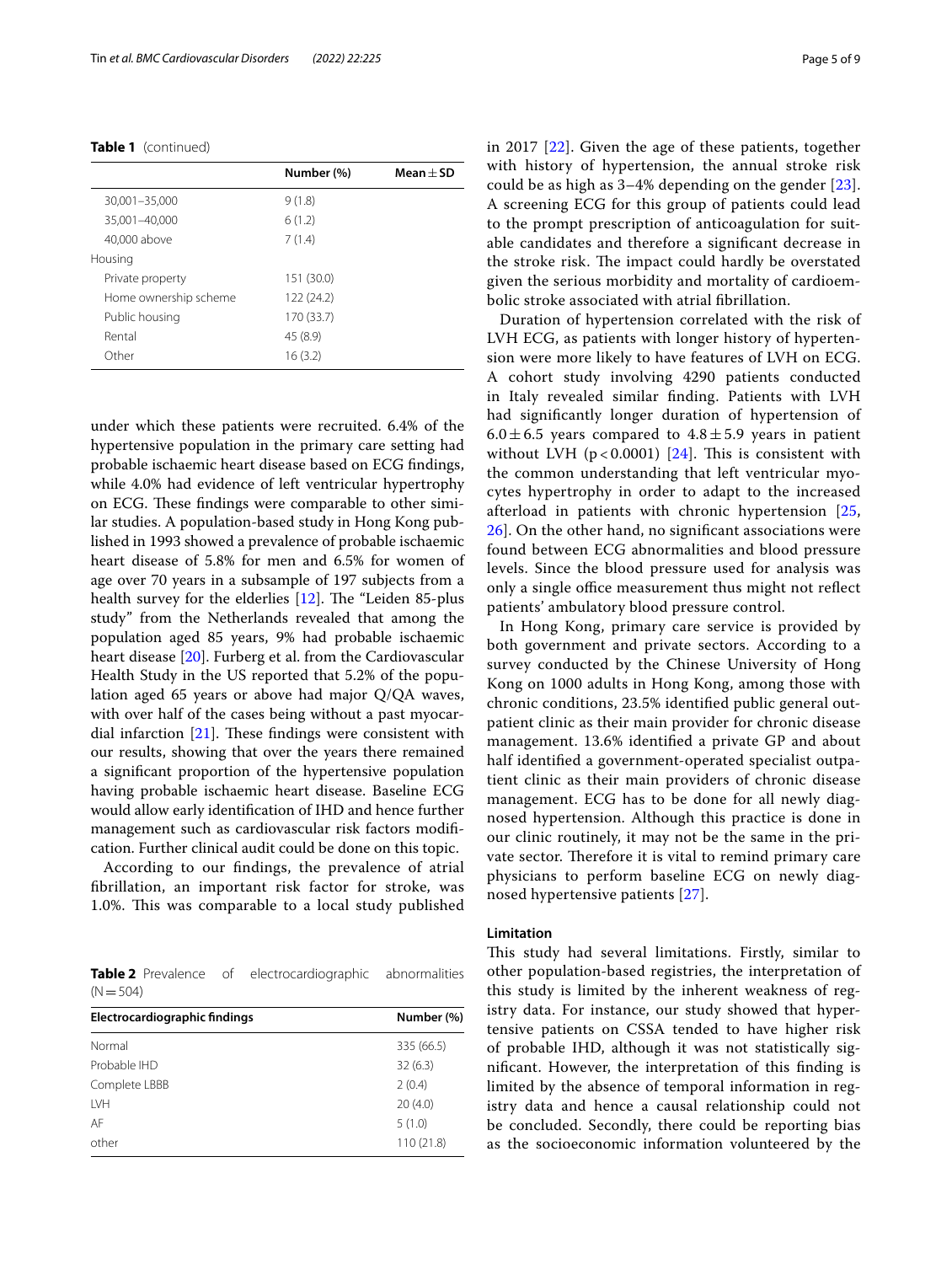<span id="page-5-0"></span>

| <b>Table 3</b> Association of major ECG abnormalities and sociodemographic and clinical characteristics ( $N = 504$ ) |
|-----------------------------------------------------------------------------------------------------------------------|
|-----------------------------------------------------------------------------------------------------------------------|

|                                                            |                     |                     | Probable IHD ( $n = 32$ ) |                     | Complete LBBB $(n=2)$ | LVH $(n=20)$        |         | AF $(n=5)$          |       |
|------------------------------------------------------------|---------------------|---------------------|---------------------------|---------------------|-----------------------|---------------------|---------|---------------------|-------|
| Sex                                                        | $\mathsf{N}\!=\!$   |                     |                           |                     |                       |                     |         |                     |       |
| Male                                                       | 270                 | $20\,$              | 7.4%                      | $\mathbf 0$         | 0.0%                  | 18                  | 6.7%    | 3                   | 1.1%  |
| Female                                                     | 234                 | 12                  | 5.1%                      | $\overline{2}$      | 0.9%                  | $\overline{2}$      | 0.9%    | $\overline{2}$      | 0.9%  |
| p value                                                    |                     |                     | 0.290                     |                     | 0.128                 |                     | 0.001   |                     | 0.772 |
| Mean age                                                   |                     | 62.6                | 64.5                      | 66.3                | 69                    |                     |         |                     |       |
| p value                                                    |                     | 0.557               | 0.291                     | 0.119               | 0.186                 |                     |         |                     |       |
| Smoking                                                    |                     |                     |                           |                     |                       |                     |         |                     |       |
| Non-smoker                                                 | 366                 | 18                  | 5.5%                      | $\mathbf 0$         | 0.0%                  | 14                  | 3.8%    | 3                   | 0.8%  |
| History of smoking                                         | 138                 | 14                  | 8.7%                      | $\overline{2}$      | 1.4%                  | 6                   | 4.3%    | $\overline{2}$      | 1.4%  |
| p value                                                    |                     |                     | 0.032                     |                     | 0.021                 |                     | 0.789   |                     | 0.525 |
| FG                                                         |                     |                     |                           |                     |                       |                     |         |                     |       |
| $< 5.6$                                                    | 332                 | 19                  | 5.7%                      | $\mathbf{1}$        | 0.3%                  | 12                  | 3.6%    | $\overline{2}$      | 0.6%  |
| $5.6 - 6.9$                                                | 172                 | 13                  | 7.6%                      | $\mathbf{1}$        | 0.6%                  | 8                   | 4.7%    | 3                   | 1.7%  |
| p value                                                    |                     |                     | 0.423                     |                     | 0.635                 |                     | 0.572   |                     | 0.220 |
| Hypercholesterolemia (LDL ≥ 4.1 or on lipid-lowering drug) |                     |                     |                           |                     |                       |                     |         |                     |       |
| Yes                                                        | 140                 | 14                  | 10.0%                     | $\overline{2}$      | 1.4%                  | 6                   | 4.3%    | $\overline{2}$      | 1.4%  |
| No                                                         | 364                 | 18                  | 4.9%                      | $\mathbf 0$         | 0.0%                  | 14                  | 3.8%    | 3                   | 0.8%  |
| p value                                                    |                     |                     | 0.037                     |                     | 0.022                 |                     | 0.821   |                     | 0.540 |
| eGFR                                                       |                     |                     |                           |                     |                       |                     |         |                     |       |
| $<$ 30                                                     | $\mathsf{O}\xspace$ | $\mathbf 0$         |                           | $\mathbf 0$         |                       | $\mathsf{O}\xspace$ |         | $\mathbb O$         |       |
| $30 - 60$                                                  | 45                  | $\mathsf{O}\xspace$ | 0.0%                      | $\mathsf{O}\xspace$ | 0.0%                  | 4                   | 8.9%    | $\mathbf 0$         | 0.0%  |
| $60 - 90$                                                  | 323                 | 22                  | 6.8%                      | $\mathsf{O}\xspace$ | 0.0%                  | 16                  | 5.0%    | 5                   | 1.5%  |
| > 90                                                       | 136                 | 10                  | 7.4%                      | $\overline{2}$      | 1.5%                  | $\mathbf 0$         | $0.0\%$ | $\mathbf 0$         | 0.0%  |
| p value                                                    |                     |                     | 0.239                     |                     | 0.682                 |                     | 0.143   |                     | 0.515 |
| Urine albustix                                             |                     |                     |                           |                     |                       |                     |         |                     |       |
| $+$                                                        | 32                  | $\overline{2}$      | 6.3%                      | $\mathsf{O}\xspace$ | 0.0%                  | $\mathsf{O}\xspace$ | 0.0%    | $\mathbf 0$         | 0.0%  |
|                                                            | 472                 | 30                  | 6.4%                      | $\overline{2}$      | 0.4%                  | 20                  | 4.2%    | 5                   | 1.1%  |
| p value                                                    |                     |                     | 0.987                     |                     | 0.712                 |                     | 0.406   |                     | 0.558 |
| <b>BMI</b>                                                 |                     |                     |                           |                     |                       |                     |         |                     |       |
| $\leq$ 18.5                                                | $\,$ 6 $\,$         | $\mathbf 0$         | 0.0%                      | $\mathsf{O}\xspace$ | 0.0%                  | $\mathbf 0$         | 0.0%    | $\mathbb O$         | 0.0%  |
| $18.6 - 22.9$                                              | 78                  | $\mathsf{O}\xspace$ | 0.0%                      | $\overline{2}$      | 2.6%                  | $\overline{4}$      | 5.1%    | $\overline{2}$      | 2.6%  |
| $23 - 24.9$                                                | 131                 | 8                   | 6.1%                      | $\mathsf{O}\xspace$ | 0.0%                  | 6                   | 4.6%    | $\mathbb O$         | 0.0%  |
| $\geq$ 25                                                  | 289                 | 24                  | 8.3%                      | $\mathsf{O}\xspace$ | 0.0%                  | 10                  | 3.5%    | 3                   | 1.0%  |
| p value                                                    |                     |                     | 0.198                     |                     | 0.482                 |                     | 0.344   |                     | 0.993 |
| 10 Yr CV risk                                              |                     |                     |                           |                     |                       |                     |         |                     |       |
| $Low (< 10\%)$                                             | 46                  | 0                   | 0.0%                      | 0                   | 0.0%                  | 0                   | 0.0%    | 0                   | 0.0%  |
| Medium (10-20%)                                            | 200                 | 8                   | 4.0%                      | $\mathbf{1}$        | 0.5%                  | $\overline{4}$      | 2.0%    | 3                   | 1.5%  |
| High (> 20%)                                               | 258                 | 24                  | 9.3%                      | $\mathbf{1}$        | 0.4%                  | 16                  | 6.2%    | $\overline{c}$      | 0.8%  |
| p value                                                    |                     |                     | 0.04                      |                     | 0.86                  |                     | 0.06    |                     | 0.94  |
| Duration of HT (year)                                      |                     |                     |                           |                     |                       |                     |         |                     |       |
| Less than 1                                                |                     |                     | 7.4%                      |                     |                       |                     |         |                     |       |
| $1 - 5$                                                    | 163<br>170          | 12                  | 5.9%                      | $\overline{a}$      | 1.4%                  | 6                   | 3.7%    | $\mathbf{1}$        | 0.7%  |
|                                                            |                     | $10$                |                           | $\mathbb O$         | 0.0%                  | $\mathsf{3}$        | 1.8%    | 3                   | 1.8%  |
| $6 - 10$                                                   | 82<br>49            | $\epsilon$          | 7.3%                      | 0                   | 0.0%                  | 3                   | 3.7%    | $\mathbf 0$         | 0.0%  |
| $11 - 15$                                                  |                     | $\overline{2}$      | 4.1%                      | 0                   | 0.0%                  | $\overline{a}$      | 8.2%    | $\overline{1}$      | 2.0%  |
| $16 - 20$                                                  | 20                  | $\overline{2}$      | 10.0%                     | 0                   | 0.0%                  | $\overline{2}$      | 10.0%   | $\mathsf{O}\xspace$ | 0.0%  |
| $20 - 25$                                                  | 15                  | $\mathsf{O}\xspace$ | 0.0%                      | $\mathbb O$         | 0.0%                  | $\overline{2}$      | 13.3%   | $\mathbf 0$         | 0.0%  |
| More than 25                                               | 5                   | $\mathsf{O}\xspace$ | 0.0%                      | $\mathbb O$         | 0.0%                  | $\mathbf 0$         | 0.0%    | $\mathsf{O}\xspace$ | 0.0%  |
| p value                                                    |                     |                     | 0.399                     |                     | 0.19                  |                     | 0.035   |                     | 0.60  |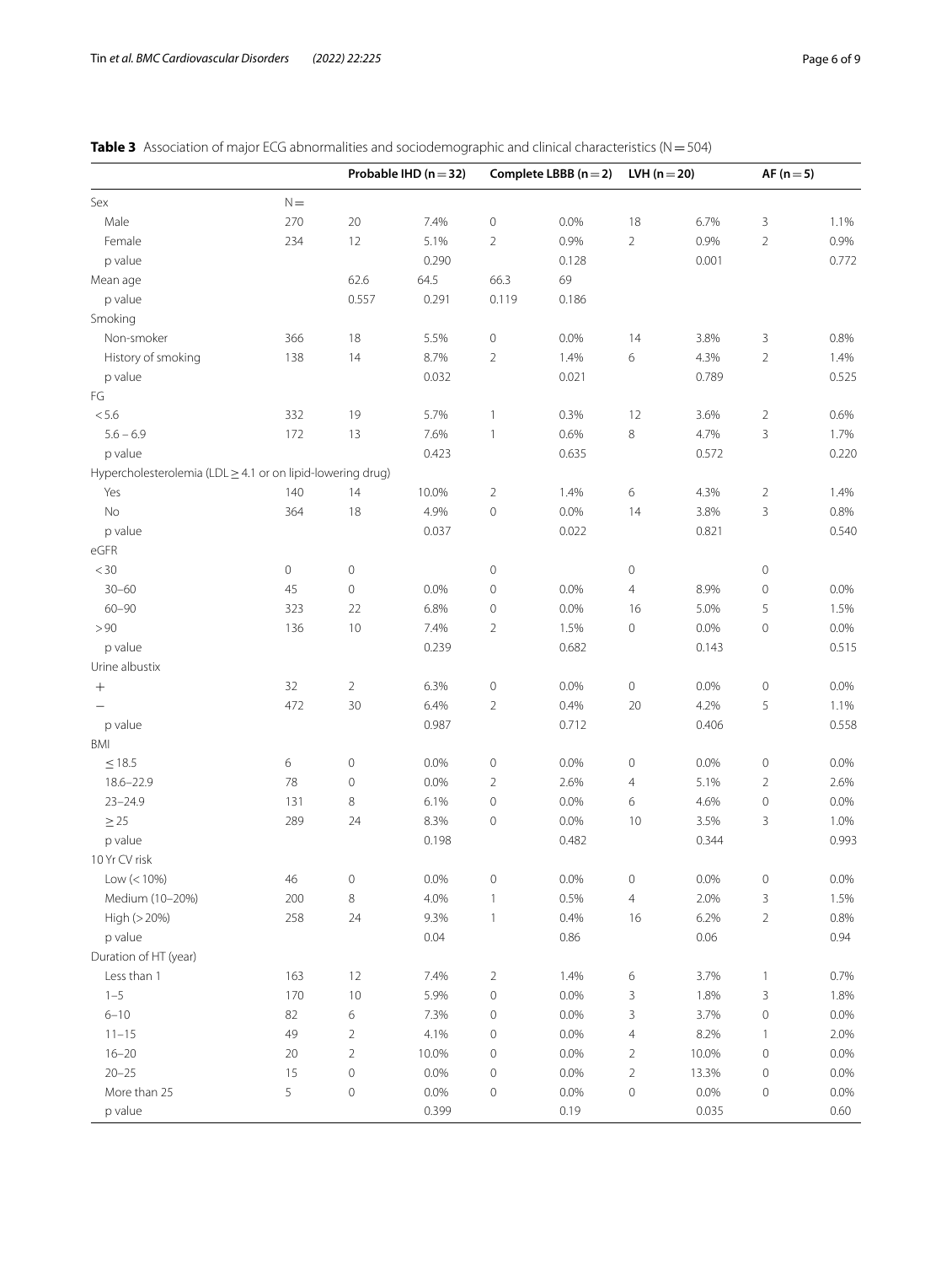# **Table 3** (continued)

| Other CVD<br>$\overline{2}$<br>18<br>None<br>466<br>32<br>6.9%<br>0.4%<br>3.9%<br>$\overline{4}$<br>0.9%<br>$\mathbf 0$<br>$\mathbf 0$<br>Stroke/TIA<br>36<br>0.0%<br>0.0%<br>$\overline{2}$<br>5.6%<br>2.8%<br>$\mathbf{1}$<br>$\mathbf 0$<br>$\mathbf 0$<br>$\mathsf{O}\xspace$<br><b>CKD</b><br>0.0%<br>0<br>0.0%<br>0.0%<br>$\mathsf{O}\xspace$<br>0.0%<br>PVD<br>0<br>$\mathbf 0$<br>0.0%<br>0<br>0.0%<br>$\mathbf 0$<br>0.0%<br>$\mathsf{O}\xspace$<br>0.0%<br>$\overline{2}$<br>$\mathbf 0$<br>Retinopathy<br>0.0%<br>0<br>0.0%<br>$\mathsf{O}\xspace$<br>0.0%<br>$\mathsf{O}\xspace$<br>0.0%<br>0.26<br>p value<br>0.694<br>0.723<br>0.262<br>Mobility<br>Unaided<br>486<br>31<br>6.4%<br>$\overline{2}$<br>0.4%<br>20<br>4.1%<br>$\overline{4}$<br>0.8%<br>Walk with stick<br>3<br>$\mathbf 0$<br>15<br>20.0%<br>0.0%<br>0<br>0.0%<br>$\mathbf{1}$<br>6.7%<br>Wheelchair<br>3<br>$\mathbf 0$<br>0.0%<br>$\mathbf 0$<br>$0.0\%$<br>0.0%<br>$\mathsf{O}\xspace$<br>$\mathbf 0$<br>0.0%<br>p value<br>0.082<br>0.994<br>0.680<br>0.166<br>Occupation<br>12<br>Full time<br>170<br>7.1%<br>$\mathbf{1}$<br>0.6%<br>2.4%<br>$\mathbf{1}$<br>$\overline{4}$<br>0.6%<br>Part time<br>50<br>$\mathbf{1}$<br>2.0%<br>$\mathbf 0$<br>0.0%<br>2<br>4.0%<br>$\mathbf{1}$<br>2.0%<br>Retired<br>171<br>11<br>6.4%<br>0.6%<br>12<br>8.2%<br>3<br>$\mathbf{1}$<br>1.8%<br>$\,8\,$<br>$\mathbf 0$<br>$\overline{2}$<br>$\mathbf 0$<br>Housewife<br>103<br>7.8%<br>0.0%<br>0.0%<br>0.0%<br>Unemployed<br>10<br>$\mathbf 0$<br>0.0%<br>$\mathsf{O}\xspace$<br>0.0%<br>$\mathbf 0$<br>0.0%<br>$\mathbf 0$<br>0.0%<br>p value<br>0.597<br>0.966<br>0.146<br>0.711<br>Education<br>$\mathsf{O}\xspace$<br>No formal education<br>35<br>3<br>8.6%<br>$\mathsf{O}\xspace$<br>0.0%<br>0.0%<br>$\mathbf 0$<br>0.0%<br>Primary School<br>171<br>14<br>8.2%<br>0.6%<br>12<br>7.0%<br>$\overline{2}$<br>1.2%<br>$\mathbf{1}$<br>Up to Form 3<br>140<br>7<br>5.0%<br>0.7%<br>4<br>2.9%<br>$\mathbf{1}$<br>0.7%<br>$\mathbf{1}$<br>Up to Form 7<br>122<br>6<br>4.9%<br>$\mathsf{O}\xspace$<br>0.0%<br>3.3%<br>$\overline{2}$<br>1.6%<br>4<br>19<br>Diploma<br>$\mathbf{1}$<br>5.3%<br>$\mathsf{O}\xspace$<br>0.0%<br>$\mathbb O$<br>0.0%<br>$\mathbf 0$<br>0.0%<br>0.0%<br>University Degree or above<br>18<br>$\mathbf{1}$<br>5.6%<br>$\mathsf{O}\xspace$<br>0.0%<br>$\mathbf 0$<br>$\mathbf 0$<br>0.0%<br>p value<br>0.157<br>0.582<br>0.168<br>0.065<br>Marital Status<br>28<br>20<br>Married<br>439<br>6.4%<br>4.6%<br>$\overline{4}$<br>0.9%<br>$\mathbf{1}$<br>0.2%<br>$\mathbf 0$<br>0.0%<br>$\mathsf{O}\xspace$<br>0.0%<br>Single<br>23<br>0.0%<br>$\mathbf 0$<br>$\mathbf 0$<br>0.0%<br>Separated<br>$\mathbf{1}$<br>$\mathbf 0$<br>0.0%<br>$\mathsf{O}\xspace$<br>0.0%<br>$\mathbf 0$<br>0.0%<br>$\mathbf 0$<br>0.0%<br>16.0%<br>Divorced<br>25<br>$\overline{4}$<br>4.0%<br>$\mathbf 0$<br>0.0%<br>$\mathbf 0$<br>0.0%<br>$\mathbf{1}$<br>Widowed<br>$\mathsf{O}\xspace$<br>16<br>$\mathbb O$<br>0.0%<br>$\mathbb O$<br>0.0%<br>0.0%<br>$\mathbf{1}$<br>6.3%<br>Co-habitat<br>$\mathbf 0$<br>$\mathbf 0$<br>$\mathsf{O}\xspace$<br>$\mathbf 0$<br>$\mathbf 0$<br>p value<br>0.527<br>0.069<br>0.544<br>0.285<br>CSSA<br>58<br>$\overline{7}$<br>12.1%<br>$\mathsf{O}\xspace$<br>0.0%<br>1.7%<br>1.7%<br>Yes<br>$\mathbf{1}$<br>$\mathbf{1}$<br>$\rm No$<br>446<br>25<br>5.6%<br>$\overline{2}$<br>19<br>4.3%<br>$\overline{4}$<br>0.9%<br>0.4%<br>P value<br>0.064<br>0.606<br>0.341<br>0.561<br>Monthly salary (HK\$)<br>Less than 5000<br>8.6%<br>0.4%<br>$10$<br>4.1%<br>245<br>21<br>$\mathbf{1}$<br>$\overline{4}$<br>1.6%<br>3<br>5001-10,000<br>94<br>3.2%<br>$\mathbf{1}$<br>3<br>3.2%<br>1.1%<br>1.1%<br>$\mathbf{1}$<br>$10,001 - 15,000$<br>62<br>$\overline{4}$<br>6.5%<br>$\mathsf{O}\xspace$<br>0.0%<br>$\overline{2}$<br>1.6%<br>$\circ$<br>0.0%<br>15,001-20,000<br>45<br>2.2%<br>$\mathsf{O}\xspace$<br>0.0%<br>$\overline{2}$<br>4.4%<br>0.0%<br>$\mathbf{1}$<br>0<br>25<br>$\circ$<br>20,001-25,000<br>$\mathbf{1}$<br>4.0%<br>$\mathsf{O}\xspace$<br>0.0%<br>0.0%<br>$\circ$<br>0.0% |               |    |         | Probable IHD ( $n = 32$ ) |                     | Complete LBBB $(n=2)$ | LVH $(n=20)$ |      | $AF (n = 5)$ |      |
|------------------------------------------------------------------------------------------------------------------------------------------------------------------------------------------------------------------------------------------------------------------------------------------------------------------------------------------------------------------------------------------------------------------------------------------------------------------------------------------------------------------------------------------------------------------------------------------------------------------------------------------------------------------------------------------------------------------------------------------------------------------------------------------------------------------------------------------------------------------------------------------------------------------------------------------------------------------------------------------------------------------------------------------------------------------------------------------------------------------------------------------------------------------------------------------------------------------------------------------------------------------------------------------------------------------------------------------------------------------------------------------------------------------------------------------------------------------------------------------------------------------------------------------------------------------------------------------------------------------------------------------------------------------------------------------------------------------------------------------------------------------------------------------------------------------------------------------------------------------------------------------------------------------------------------------------------------------------------------------------------------------------------------------------------------------------------------------------------------------------------------------------------------------------------------------------------------------------------------------------------------------------------------------------------------------------------------------------------------------------------------------------------------------------------------------------------------------------------------------------------------------------------------------------------------------------------------------------------------------------------------------------------------------------------------------------------------------------------------------------------------------------------------------------------------------------------------------------------------------------------------------------------------------------------------------------------------------------------------------------------------------------------------------------------------------------------------------------------------------------------------------------------------------------------------------------------------------------------------------------------------------------------------------------------------------------------------------------------------------------------------------------------------------------------------------------------------------------------------------------------------------------------------------------------------------------------------------------------------------------------------------------------------------------------------------------------------------------------------------------------------------------------------------------------------------------------------------------------------------------------------------------------------------------------------------------------------------------------------------------------------------------------------------------------------------------------------------------|---------------|----|---------|---------------------------|---------------------|-----------------------|--------------|------|--------------|------|
|                                                                                                                                                                                                                                                                                                                                                                                                                                                                                                                                                                                                                                                                                                                                                                                                                                                                                                                                                                                                                                                                                                                                                                                                                                                                                                                                                                                                                                                                                                                                                                                                                                                                                                                                                                                                                                                                                                                                                                                                                                                                                                                                                                                                                                                                                                                                                                                                                                                                                                                                                                                                                                                                                                                                                                                                                                                                                                                                                                                                                                                                                                                                                                                                                                                                                                                                                                                                                                                                                                                                                                                                                                                                                                                                                                                                                                                                                                                                                                                                                                                                                                |               |    |         |                           |                     |                       |              |      |              |      |
|                                                                                                                                                                                                                                                                                                                                                                                                                                                                                                                                                                                                                                                                                                                                                                                                                                                                                                                                                                                                                                                                                                                                                                                                                                                                                                                                                                                                                                                                                                                                                                                                                                                                                                                                                                                                                                                                                                                                                                                                                                                                                                                                                                                                                                                                                                                                                                                                                                                                                                                                                                                                                                                                                                                                                                                                                                                                                                                                                                                                                                                                                                                                                                                                                                                                                                                                                                                                                                                                                                                                                                                                                                                                                                                                                                                                                                                                                                                                                                                                                                                                                                |               |    |         |                           |                     |                       |              |      |              |      |
|                                                                                                                                                                                                                                                                                                                                                                                                                                                                                                                                                                                                                                                                                                                                                                                                                                                                                                                                                                                                                                                                                                                                                                                                                                                                                                                                                                                                                                                                                                                                                                                                                                                                                                                                                                                                                                                                                                                                                                                                                                                                                                                                                                                                                                                                                                                                                                                                                                                                                                                                                                                                                                                                                                                                                                                                                                                                                                                                                                                                                                                                                                                                                                                                                                                                                                                                                                                                                                                                                                                                                                                                                                                                                                                                                                                                                                                                                                                                                                                                                                                                                                |               |    |         |                           |                     |                       |              |      |              |      |
|                                                                                                                                                                                                                                                                                                                                                                                                                                                                                                                                                                                                                                                                                                                                                                                                                                                                                                                                                                                                                                                                                                                                                                                                                                                                                                                                                                                                                                                                                                                                                                                                                                                                                                                                                                                                                                                                                                                                                                                                                                                                                                                                                                                                                                                                                                                                                                                                                                                                                                                                                                                                                                                                                                                                                                                                                                                                                                                                                                                                                                                                                                                                                                                                                                                                                                                                                                                                                                                                                                                                                                                                                                                                                                                                                                                                                                                                                                                                                                                                                                                                                                |               |    |         |                           |                     |                       |              |      |              |      |
|                                                                                                                                                                                                                                                                                                                                                                                                                                                                                                                                                                                                                                                                                                                                                                                                                                                                                                                                                                                                                                                                                                                                                                                                                                                                                                                                                                                                                                                                                                                                                                                                                                                                                                                                                                                                                                                                                                                                                                                                                                                                                                                                                                                                                                                                                                                                                                                                                                                                                                                                                                                                                                                                                                                                                                                                                                                                                                                                                                                                                                                                                                                                                                                                                                                                                                                                                                                                                                                                                                                                                                                                                                                                                                                                                                                                                                                                                                                                                                                                                                                                                                |               |    |         |                           |                     |                       |              |      |              |      |
|                                                                                                                                                                                                                                                                                                                                                                                                                                                                                                                                                                                                                                                                                                                                                                                                                                                                                                                                                                                                                                                                                                                                                                                                                                                                                                                                                                                                                                                                                                                                                                                                                                                                                                                                                                                                                                                                                                                                                                                                                                                                                                                                                                                                                                                                                                                                                                                                                                                                                                                                                                                                                                                                                                                                                                                                                                                                                                                                                                                                                                                                                                                                                                                                                                                                                                                                                                                                                                                                                                                                                                                                                                                                                                                                                                                                                                                                                                                                                                                                                                                                                                |               |    |         |                           |                     |                       |              |      |              |      |
|                                                                                                                                                                                                                                                                                                                                                                                                                                                                                                                                                                                                                                                                                                                                                                                                                                                                                                                                                                                                                                                                                                                                                                                                                                                                                                                                                                                                                                                                                                                                                                                                                                                                                                                                                                                                                                                                                                                                                                                                                                                                                                                                                                                                                                                                                                                                                                                                                                                                                                                                                                                                                                                                                                                                                                                                                                                                                                                                                                                                                                                                                                                                                                                                                                                                                                                                                                                                                                                                                                                                                                                                                                                                                                                                                                                                                                                                                                                                                                                                                                                                                                |               |    |         |                           |                     |                       |              |      |              |      |
|                                                                                                                                                                                                                                                                                                                                                                                                                                                                                                                                                                                                                                                                                                                                                                                                                                                                                                                                                                                                                                                                                                                                                                                                                                                                                                                                                                                                                                                                                                                                                                                                                                                                                                                                                                                                                                                                                                                                                                                                                                                                                                                                                                                                                                                                                                                                                                                                                                                                                                                                                                                                                                                                                                                                                                                                                                                                                                                                                                                                                                                                                                                                                                                                                                                                                                                                                                                                                                                                                                                                                                                                                                                                                                                                                                                                                                                                                                                                                                                                                                                                                                |               |    |         |                           |                     |                       |              |      |              |      |
|                                                                                                                                                                                                                                                                                                                                                                                                                                                                                                                                                                                                                                                                                                                                                                                                                                                                                                                                                                                                                                                                                                                                                                                                                                                                                                                                                                                                                                                                                                                                                                                                                                                                                                                                                                                                                                                                                                                                                                                                                                                                                                                                                                                                                                                                                                                                                                                                                                                                                                                                                                                                                                                                                                                                                                                                                                                                                                                                                                                                                                                                                                                                                                                                                                                                                                                                                                                                                                                                                                                                                                                                                                                                                                                                                                                                                                                                                                                                                                                                                                                                                                |               |    |         |                           |                     |                       |              |      |              |      |
|                                                                                                                                                                                                                                                                                                                                                                                                                                                                                                                                                                                                                                                                                                                                                                                                                                                                                                                                                                                                                                                                                                                                                                                                                                                                                                                                                                                                                                                                                                                                                                                                                                                                                                                                                                                                                                                                                                                                                                                                                                                                                                                                                                                                                                                                                                                                                                                                                                                                                                                                                                                                                                                                                                                                                                                                                                                                                                                                                                                                                                                                                                                                                                                                                                                                                                                                                                                                                                                                                                                                                                                                                                                                                                                                                                                                                                                                                                                                                                                                                                                                                                |               |    |         |                           |                     |                       |              |      |              |      |
|                                                                                                                                                                                                                                                                                                                                                                                                                                                                                                                                                                                                                                                                                                                                                                                                                                                                                                                                                                                                                                                                                                                                                                                                                                                                                                                                                                                                                                                                                                                                                                                                                                                                                                                                                                                                                                                                                                                                                                                                                                                                                                                                                                                                                                                                                                                                                                                                                                                                                                                                                                                                                                                                                                                                                                                                                                                                                                                                                                                                                                                                                                                                                                                                                                                                                                                                                                                                                                                                                                                                                                                                                                                                                                                                                                                                                                                                                                                                                                                                                                                                                                |               |    |         |                           |                     |                       |              |      |              |      |
|                                                                                                                                                                                                                                                                                                                                                                                                                                                                                                                                                                                                                                                                                                                                                                                                                                                                                                                                                                                                                                                                                                                                                                                                                                                                                                                                                                                                                                                                                                                                                                                                                                                                                                                                                                                                                                                                                                                                                                                                                                                                                                                                                                                                                                                                                                                                                                                                                                                                                                                                                                                                                                                                                                                                                                                                                                                                                                                                                                                                                                                                                                                                                                                                                                                                                                                                                                                                                                                                                                                                                                                                                                                                                                                                                                                                                                                                                                                                                                                                                                                                                                |               |    |         |                           |                     |                       |              |      |              |      |
|                                                                                                                                                                                                                                                                                                                                                                                                                                                                                                                                                                                                                                                                                                                                                                                                                                                                                                                                                                                                                                                                                                                                                                                                                                                                                                                                                                                                                                                                                                                                                                                                                                                                                                                                                                                                                                                                                                                                                                                                                                                                                                                                                                                                                                                                                                                                                                                                                                                                                                                                                                                                                                                                                                                                                                                                                                                                                                                                                                                                                                                                                                                                                                                                                                                                                                                                                                                                                                                                                                                                                                                                                                                                                                                                                                                                                                                                                                                                                                                                                                                                                                |               |    |         |                           |                     |                       |              |      |              |      |
|                                                                                                                                                                                                                                                                                                                                                                                                                                                                                                                                                                                                                                                                                                                                                                                                                                                                                                                                                                                                                                                                                                                                                                                                                                                                                                                                                                                                                                                                                                                                                                                                                                                                                                                                                                                                                                                                                                                                                                                                                                                                                                                                                                                                                                                                                                                                                                                                                                                                                                                                                                                                                                                                                                                                                                                                                                                                                                                                                                                                                                                                                                                                                                                                                                                                                                                                                                                                                                                                                                                                                                                                                                                                                                                                                                                                                                                                                                                                                                                                                                                                                                |               |    |         |                           |                     |                       |              |      |              |      |
|                                                                                                                                                                                                                                                                                                                                                                                                                                                                                                                                                                                                                                                                                                                                                                                                                                                                                                                                                                                                                                                                                                                                                                                                                                                                                                                                                                                                                                                                                                                                                                                                                                                                                                                                                                                                                                                                                                                                                                                                                                                                                                                                                                                                                                                                                                                                                                                                                                                                                                                                                                                                                                                                                                                                                                                                                                                                                                                                                                                                                                                                                                                                                                                                                                                                                                                                                                                                                                                                                                                                                                                                                                                                                                                                                                                                                                                                                                                                                                                                                                                                                                |               |    |         |                           |                     |                       |              |      |              |      |
|                                                                                                                                                                                                                                                                                                                                                                                                                                                                                                                                                                                                                                                                                                                                                                                                                                                                                                                                                                                                                                                                                                                                                                                                                                                                                                                                                                                                                                                                                                                                                                                                                                                                                                                                                                                                                                                                                                                                                                                                                                                                                                                                                                                                                                                                                                                                                                                                                                                                                                                                                                                                                                                                                                                                                                                                                                                                                                                                                                                                                                                                                                                                                                                                                                                                                                                                                                                                                                                                                                                                                                                                                                                                                                                                                                                                                                                                                                                                                                                                                                                                                                |               |    |         |                           |                     |                       |              |      |              |      |
|                                                                                                                                                                                                                                                                                                                                                                                                                                                                                                                                                                                                                                                                                                                                                                                                                                                                                                                                                                                                                                                                                                                                                                                                                                                                                                                                                                                                                                                                                                                                                                                                                                                                                                                                                                                                                                                                                                                                                                                                                                                                                                                                                                                                                                                                                                                                                                                                                                                                                                                                                                                                                                                                                                                                                                                                                                                                                                                                                                                                                                                                                                                                                                                                                                                                                                                                                                                                                                                                                                                                                                                                                                                                                                                                                                                                                                                                                                                                                                                                                                                                                                |               |    |         |                           |                     |                       |              |      |              |      |
|                                                                                                                                                                                                                                                                                                                                                                                                                                                                                                                                                                                                                                                                                                                                                                                                                                                                                                                                                                                                                                                                                                                                                                                                                                                                                                                                                                                                                                                                                                                                                                                                                                                                                                                                                                                                                                                                                                                                                                                                                                                                                                                                                                                                                                                                                                                                                                                                                                                                                                                                                                                                                                                                                                                                                                                                                                                                                                                                                                                                                                                                                                                                                                                                                                                                                                                                                                                                                                                                                                                                                                                                                                                                                                                                                                                                                                                                                                                                                                                                                                                                                                |               |    |         |                           |                     |                       |              |      |              |      |
|                                                                                                                                                                                                                                                                                                                                                                                                                                                                                                                                                                                                                                                                                                                                                                                                                                                                                                                                                                                                                                                                                                                                                                                                                                                                                                                                                                                                                                                                                                                                                                                                                                                                                                                                                                                                                                                                                                                                                                                                                                                                                                                                                                                                                                                                                                                                                                                                                                                                                                                                                                                                                                                                                                                                                                                                                                                                                                                                                                                                                                                                                                                                                                                                                                                                                                                                                                                                                                                                                                                                                                                                                                                                                                                                                                                                                                                                                                                                                                                                                                                                                                |               |    |         |                           |                     |                       |              |      |              |      |
|                                                                                                                                                                                                                                                                                                                                                                                                                                                                                                                                                                                                                                                                                                                                                                                                                                                                                                                                                                                                                                                                                                                                                                                                                                                                                                                                                                                                                                                                                                                                                                                                                                                                                                                                                                                                                                                                                                                                                                                                                                                                                                                                                                                                                                                                                                                                                                                                                                                                                                                                                                                                                                                                                                                                                                                                                                                                                                                                                                                                                                                                                                                                                                                                                                                                                                                                                                                                                                                                                                                                                                                                                                                                                                                                                                                                                                                                                                                                                                                                                                                                                                |               |    |         |                           |                     |                       |              |      |              |      |
|                                                                                                                                                                                                                                                                                                                                                                                                                                                                                                                                                                                                                                                                                                                                                                                                                                                                                                                                                                                                                                                                                                                                                                                                                                                                                                                                                                                                                                                                                                                                                                                                                                                                                                                                                                                                                                                                                                                                                                                                                                                                                                                                                                                                                                                                                                                                                                                                                                                                                                                                                                                                                                                                                                                                                                                                                                                                                                                                                                                                                                                                                                                                                                                                                                                                                                                                                                                                                                                                                                                                                                                                                                                                                                                                                                                                                                                                                                                                                                                                                                                                                                |               |    |         |                           |                     |                       |              |      |              |      |
|                                                                                                                                                                                                                                                                                                                                                                                                                                                                                                                                                                                                                                                                                                                                                                                                                                                                                                                                                                                                                                                                                                                                                                                                                                                                                                                                                                                                                                                                                                                                                                                                                                                                                                                                                                                                                                                                                                                                                                                                                                                                                                                                                                                                                                                                                                                                                                                                                                                                                                                                                                                                                                                                                                                                                                                                                                                                                                                                                                                                                                                                                                                                                                                                                                                                                                                                                                                                                                                                                                                                                                                                                                                                                                                                                                                                                                                                                                                                                                                                                                                                                                |               |    |         |                           |                     |                       |              |      |              |      |
|                                                                                                                                                                                                                                                                                                                                                                                                                                                                                                                                                                                                                                                                                                                                                                                                                                                                                                                                                                                                                                                                                                                                                                                                                                                                                                                                                                                                                                                                                                                                                                                                                                                                                                                                                                                                                                                                                                                                                                                                                                                                                                                                                                                                                                                                                                                                                                                                                                                                                                                                                                                                                                                                                                                                                                                                                                                                                                                                                                                                                                                                                                                                                                                                                                                                                                                                                                                                                                                                                                                                                                                                                                                                                                                                                                                                                                                                                                                                                                                                                                                                                                |               |    |         |                           |                     |                       |              |      |              |      |
|                                                                                                                                                                                                                                                                                                                                                                                                                                                                                                                                                                                                                                                                                                                                                                                                                                                                                                                                                                                                                                                                                                                                                                                                                                                                                                                                                                                                                                                                                                                                                                                                                                                                                                                                                                                                                                                                                                                                                                                                                                                                                                                                                                                                                                                                                                                                                                                                                                                                                                                                                                                                                                                                                                                                                                                                                                                                                                                                                                                                                                                                                                                                                                                                                                                                                                                                                                                                                                                                                                                                                                                                                                                                                                                                                                                                                                                                                                                                                                                                                                                                                                |               |    |         |                           |                     |                       |              |      |              |      |
|                                                                                                                                                                                                                                                                                                                                                                                                                                                                                                                                                                                                                                                                                                                                                                                                                                                                                                                                                                                                                                                                                                                                                                                                                                                                                                                                                                                                                                                                                                                                                                                                                                                                                                                                                                                                                                                                                                                                                                                                                                                                                                                                                                                                                                                                                                                                                                                                                                                                                                                                                                                                                                                                                                                                                                                                                                                                                                                                                                                                                                                                                                                                                                                                                                                                                                                                                                                                                                                                                                                                                                                                                                                                                                                                                                                                                                                                                                                                                                                                                                                                                                |               |    |         |                           |                     |                       |              |      |              |      |
|                                                                                                                                                                                                                                                                                                                                                                                                                                                                                                                                                                                                                                                                                                                                                                                                                                                                                                                                                                                                                                                                                                                                                                                                                                                                                                                                                                                                                                                                                                                                                                                                                                                                                                                                                                                                                                                                                                                                                                                                                                                                                                                                                                                                                                                                                                                                                                                                                                                                                                                                                                                                                                                                                                                                                                                                                                                                                                                                                                                                                                                                                                                                                                                                                                                                                                                                                                                                                                                                                                                                                                                                                                                                                                                                                                                                                                                                                                                                                                                                                                                                                                |               |    |         |                           |                     |                       |              |      |              |      |
|                                                                                                                                                                                                                                                                                                                                                                                                                                                                                                                                                                                                                                                                                                                                                                                                                                                                                                                                                                                                                                                                                                                                                                                                                                                                                                                                                                                                                                                                                                                                                                                                                                                                                                                                                                                                                                                                                                                                                                                                                                                                                                                                                                                                                                                                                                                                                                                                                                                                                                                                                                                                                                                                                                                                                                                                                                                                                                                                                                                                                                                                                                                                                                                                                                                                                                                                                                                                                                                                                                                                                                                                                                                                                                                                                                                                                                                                                                                                                                                                                                                                                                |               |    |         |                           |                     |                       |              |      |              |      |
|                                                                                                                                                                                                                                                                                                                                                                                                                                                                                                                                                                                                                                                                                                                                                                                                                                                                                                                                                                                                                                                                                                                                                                                                                                                                                                                                                                                                                                                                                                                                                                                                                                                                                                                                                                                                                                                                                                                                                                                                                                                                                                                                                                                                                                                                                                                                                                                                                                                                                                                                                                                                                                                                                                                                                                                                                                                                                                                                                                                                                                                                                                                                                                                                                                                                                                                                                                                                                                                                                                                                                                                                                                                                                                                                                                                                                                                                                                                                                                                                                                                                                                |               |    |         |                           |                     |                       |              |      |              |      |
|                                                                                                                                                                                                                                                                                                                                                                                                                                                                                                                                                                                                                                                                                                                                                                                                                                                                                                                                                                                                                                                                                                                                                                                                                                                                                                                                                                                                                                                                                                                                                                                                                                                                                                                                                                                                                                                                                                                                                                                                                                                                                                                                                                                                                                                                                                                                                                                                                                                                                                                                                                                                                                                                                                                                                                                                                                                                                                                                                                                                                                                                                                                                                                                                                                                                                                                                                                                                                                                                                                                                                                                                                                                                                                                                                                                                                                                                                                                                                                                                                                                                                                |               |    |         |                           |                     |                       |              |      |              |      |
|                                                                                                                                                                                                                                                                                                                                                                                                                                                                                                                                                                                                                                                                                                                                                                                                                                                                                                                                                                                                                                                                                                                                                                                                                                                                                                                                                                                                                                                                                                                                                                                                                                                                                                                                                                                                                                                                                                                                                                                                                                                                                                                                                                                                                                                                                                                                                                                                                                                                                                                                                                                                                                                                                                                                                                                                                                                                                                                                                                                                                                                                                                                                                                                                                                                                                                                                                                                                                                                                                                                                                                                                                                                                                                                                                                                                                                                                                                                                                                                                                                                                                                |               |    |         |                           |                     |                       |              |      |              |      |
|                                                                                                                                                                                                                                                                                                                                                                                                                                                                                                                                                                                                                                                                                                                                                                                                                                                                                                                                                                                                                                                                                                                                                                                                                                                                                                                                                                                                                                                                                                                                                                                                                                                                                                                                                                                                                                                                                                                                                                                                                                                                                                                                                                                                                                                                                                                                                                                                                                                                                                                                                                                                                                                                                                                                                                                                                                                                                                                                                                                                                                                                                                                                                                                                                                                                                                                                                                                                                                                                                                                                                                                                                                                                                                                                                                                                                                                                                                                                                                                                                                                                                                |               |    |         |                           |                     |                       |              |      |              |      |
|                                                                                                                                                                                                                                                                                                                                                                                                                                                                                                                                                                                                                                                                                                                                                                                                                                                                                                                                                                                                                                                                                                                                                                                                                                                                                                                                                                                                                                                                                                                                                                                                                                                                                                                                                                                                                                                                                                                                                                                                                                                                                                                                                                                                                                                                                                                                                                                                                                                                                                                                                                                                                                                                                                                                                                                                                                                                                                                                                                                                                                                                                                                                                                                                                                                                                                                                                                                                                                                                                                                                                                                                                                                                                                                                                                                                                                                                                                                                                                                                                                                                                                |               |    |         |                           |                     |                       |              |      |              |      |
|                                                                                                                                                                                                                                                                                                                                                                                                                                                                                                                                                                                                                                                                                                                                                                                                                                                                                                                                                                                                                                                                                                                                                                                                                                                                                                                                                                                                                                                                                                                                                                                                                                                                                                                                                                                                                                                                                                                                                                                                                                                                                                                                                                                                                                                                                                                                                                                                                                                                                                                                                                                                                                                                                                                                                                                                                                                                                                                                                                                                                                                                                                                                                                                                                                                                                                                                                                                                                                                                                                                                                                                                                                                                                                                                                                                                                                                                                                                                                                                                                                                                                                |               |    |         |                           |                     |                       |              |      |              |      |
|                                                                                                                                                                                                                                                                                                                                                                                                                                                                                                                                                                                                                                                                                                                                                                                                                                                                                                                                                                                                                                                                                                                                                                                                                                                                                                                                                                                                                                                                                                                                                                                                                                                                                                                                                                                                                                                                                                                                                                                                                                                                                                                                                                                                                                                                                                                                                                                                                                                                                                                                                                                                                                                                                                                                                                                                                                                                                                                                                                                                                                                                                                                                                                                                                                                                                                                                                                                                                                                                                                                                                                                                                                                                                                                                                                                                                                                                                                                                                                                                                                                                                                |               |    |         |                           |                     |                       |              |      |              |      |
|                                                                                                                                                                                                                                                                                                                                                                                                                                                                                                                                                                                                                                                                                                                                                                                                                                                                                                                                                                                                                                                                                                                                                                                                                                                                                                                                                                                                                                                                                                                                                                                                                                                                                                                                                                                                                                                                                                                                                                                                                                                                                                                                                                                                                                                                                                                                                                                                                                                                                                                                                                                                                                                                                                                                                                                                                                                                                                                                                                                                                                                                                                                                                                                                                                                                                                                                                                                                                                                                                                                                                                                                                                                                                                                                                                                                                                                                                                                                                                                                                                                                                                |               |    |         |                           |                     |                       |              |      |              |      |
|                                                                                                                                                                                                                                                                                                                                                                                                                                                                                                                                                                                                                                                                                                                                                                                                                                                                                                                                                                                                                                                                                                                                                                                                                                                                                                                                                                                                                                                                                                                                                                                                                                                                                                                                                                                                                                                                                                                                                                                                                                                                                                                                                                                                                                                                                                                                                                                                                                                                                                                                                                                                                                                                                                                                                                                                                                                                                                                                                                                                                                                                                                                                                                                                                                                                                                                                                                                                                                                                                                                                                                                                                                                                                                                                                                                                                                                                                                                                                                                                                                                                                                |               |    |         |                           |                     |                       |              |      |              |      |
|                                                                                                                                                                                                                                                                                                                                                                                                                                                                                                                                                                                                                                                                                                                                                                                                                                                                                                                                                                                                                                                                                                                                                                                                                                                                                                                                                                                                                                                                                                                                                                                                                                                                                                                                                                                                                                                                                                                                                                                                                                                                                                                                                                                                                                                                                                                                                                                                                                                                                                                                                                                                                                                                                                                                                                                                                                                                                                                                                                                                                                                                                                                                                                                                                                                                                                                                                                                                                                                                                                                                                                                                                                                                                                                                                                                                                                                                                                                                                                                                                                                                                                |               |    |         |                           |                     |                       |              |      |              |      |
|                                                                                                                                                                                                                                                                                                                                                                                                                                                                                                                                                                                                                                                                                                                                                                                                                                                                                                                                                                                                                                                                                                                                                                                                                                                                                                                                                                                                                                                                                                                                                                                                                                                                                                                                                                                                                                                                                                                                                                                                                                                                                                                                                                                                                                                                                                                                                                                                                                                                                                                                                                                                                                                                                                                                                                                                                                                                                                                                                                                                                                                                                                                                                                                                                                                                                                                                                                                                                                                                                                                                                                                                                                                                                                                                                                                                                                                                                                                                                                                                                                                                                                |               |    |         |                           |                     |                       |              |      |              |      |
|                                                                                                                                                                                                                                                                                                                                                                                                                                                                                                                                                                                                                                                                                                                                                                                                                                                                                                                                                                                                                                                                                                                                                                                                                                                                                                                                                                                                                                                                                                                                                                                                                                                                                                                                                                                                                                                                                                                                                                                                                                                                                                                                                                                                                                                                                                                                                                                                                                                                                                                                                                                                                                                                                                                                                                                                                                                                                                                                                                                                                                                                                                                                                                                                                                                                                                                                                                                                                                                                                                                                                                                                                                                                                                                                                                                                                                                                                                                                                                                                                                                                                                |               |    |         |                           |                     |                       |              |      |              |      |
|                                                                                                                                                                                                                                                                                                                                                                                                                                                                                                                                                                                                                                                                                                                                                                                                                                                                                                                                                                                                                                                                                                                                                                                                                                                                                                                                                                                                                                                                                                                                                                                                                                                                                                                                                                                                                                                                                                                                                                                                                                                                                                                                                                                                                                                                                                                                                                                                                                                                                                                                                                                                                                                                                                                                                                                                                                                                                                                                                                                                                                                                                                                                                                                                                                                                                                                                                                                                                                                                                                                                                                                                                                                                                                                                                                                                                                                                                                                                                                                                                                                                                                |               |    |         |                           |                     |                       |              |      |              |      |
|                                                                                                                                                                                                                                                                                                                                                                                                                                                                                                                                                                                                                                                                                                                                                                                                                                                                                                                                                                                                                                                                                                                                                                                                                                                                                                                                                                                                                                                                                                                                                                                                                                                                                                                                                                                                                                                                                                                                                                                                                                                                                                                                                                                                                                                                                                                                                                                                                                                                                                                                                                                                                                                                                                                                                                                                                                                                                                                                                                                                                                                                                                                                                                                                                                                                                                                                                                                                                                                                                                                                                                                                                                                                                                                                                                                                                                                                                                                                                                                                                                                                                                |               |    |         |                           |                     |                       |              |      |              |      |
|                                                                                                                                                                                                                                                                                                                                                                                                                                                                                                                                                                                                                                                                                                                                                                                                                                                                                                                                                                                                                                                                                                                                                                                                                                                                                                                                                                                                                                                                                                                                                                                                                                                                                                                                                                                                                                                                                                                                                                                                                                                                                                                                                                                                                                                                                                                                                                                                                                                                                                                                                                                                                                                                                                                                                                                                                                                                                                                                                                                                                                                                                                                                                                                                                                                                                                                                                                                                                                                                                                                                                                                                                                                                                                                                                                                                                                                                                                                                                                                                                                                                                                |               |    |         |                           |                     |                       |              |      |              |      |
|                                                                                                                                                                                                                                                                                                                                                                                                                                                                                                                                                                                                                                                                                                                                                                                                                                                                                                                                                                                                                                                                                                                                                                                                                                                                                                                                                                                                                                                                                                                                                                                                                                                                                                                                                                                                                                                                                                                                                                                                                                                                                                                                                                                                                                                                                                                                                                                                                                                                                                                                                                                                                                                                                                                                                                                                                                                                                                                                                                                                                                                                                                                                                                                                                                                                                                                                                                                                                                                                                                                                                                                                                                                                                                                                                                                                                                                                                                                                                                                                                                                                                                |               |    |         |                           |                     |                       |              |      |              |      |
|                                                                                                                                                                                                                                                                                                                                                                                                                                                                                                                                                                                                                                                                                                                                                                                                                                                                                                                                                                                                                                                                                                                                                                                                                                                                                                                                                                                                                                                                                                                                                                                                                                                                                                                                                                                                                                                                                                                                                                                                                                                                                                                                                                                                                                                                                                                                                                                                                                                                                                                                                                                                                                                                                                                                                                                                                                                                                                                                                                                                                                                                                                                                                                                                                                                                                                                                                                                                                                                                                                                                                                                                                                                                                                                                                                                                                                                                                                                                                                                                                                                                                                |               |    |         |                           |                     |                       |              |      |              |      |
|                                                                                                                                                                                                                                                                                                                                                                                                                                                                                                                                                                                                                                                                                                                                                                                                                                                                                                                                                                                                                                                                                                                                                                                                                                                                                                                                                                                                                                                                                                                                                                                                                                                                                                                                                                                                                                                                                                                                                                                                                                                                                                                                                                                                                                                                                                                                                                                                                                                                                                                                                                                                                                                                                                                                                                                                                                                                                                                                                                                                                                                                                                                                                                                                                                                                                                                                                                                                                                                                                                                                                                                                                                                                                                                                                                                                                                                                                                                                                                                                                                                                                                |               |    |         |                           |                     |                       |              |      |              |      |
|                                                                                                                                                                                                                                                                                                                                                                                                                                                                                                                                                                                                                                                                                                                                                                                                                                                                                                                                                                                                                                                                                                                                                                                                                                                                                                                                                                                                                                                                                                                                                                                                                                                                                                                                                                                                                                                                                                                                                                                                                                                                                                                                                                                                                                                                                                                                                                                                                                                                                                                                                                                                                                                                                                                                                                                                                                                                                                                                                                                                                                                                                                                                                                                                                                                                                                                                                                                                                                                                                                                                                                                                                                                                                                                                                                                                                                                                                                                                                                                                                                                                                                | 25,001-30,000 | 11 | $\circ$ | 0.0%                      | $\mathsf{O}\xspace$ | 0.0%                  | 1            | 9.1% | $\mathbf 0$  | 0.0% |
| 9<br>30,001-35,000<br>$\mathbf{1}$<br>$\mathsf{O}\xspace$<br>0.0%<br>$\circ$<br>0.0%<br>$\circ$<br>0.0%<br>11.1%                                                                                                                                                                                                                                                                                                                                                                                                                                                                                                                                                                                                                                                                                                                                                                                                                                                                                                                                                                                                                                                                                                                                                                                                                                                                                                                                                                                                                                                                                                                                                                                                                                                                                                                                                                                                                                                                                                                                                                                                                                                                                                                                                                                                                                                                                                                                                                                                                                                                                                                                                                                                                                                                                                                                                                                                                                                                                                                                                                                                                                                                                                                                                                                                                                                                                                                                                                                                                                                                                                                                                                                                                                                                                                                                                                                                                                                                                                                                                                               |               |    |         |                           |                     |                       |              |      |              |      |
| 35,001-40,000<br>6<br>$\circ$<br>0.0%<br>$\mathsf{O}\xspace$<br>$\mathbf{1}$<br>16.7%<br>0.0%<br>$\mathbf 0$<br>0.0%                                                                                                                                                                                                                                                                                                                                                                                                                                                                                                                                                                                                                                                                                                                                                                                                                                                                                                                                                                                                                                                                                                                                                                                                                                                                                                                                                                                                                                                                                                                                                                                                                                                                                                                                                                                                                                                                                                                                                                                                                                                                                                                                                                                                                                                                                                                                                                                                                                                                                                                                                                                                                                                                                                                                                                                                                                                                                                                                                                                                                                                                                                                                                                                                                                                                                                                                                                                                                                                                                                                                                                                                                                                                                                                                                                                                                                                                                                                                                                           |               |    |         |                           |                     |                       |              |      |              |      |
| $\overline{7}$<br>40,000 above<br>1<br>14.3%<br>$\mathsf{O}\xspace$<br>0.0%<br>14.3%<br>$\mathsf{O}\xspace$<br>0.0%<br>1                                                                                                                                                                                                                                                                                                                                                                                                                                                                                                                                                                                                                                                                                                                                                                                                                                                                                                                                                                                                                                                                                                                                                                                                                                                                                                                                                                                                                                                                                                                                                                                                                                                                                                                                                                                                                                                                                                                                                                                                                                                                                                                                                                                                                                                                                                                                                                                                                                                                                                                                                                                                                                                                                                                                                                                                                                                                                                                                                                                                                                                                                                                                                                                                                                                                                                                                                                                                                                                                                                                                                                                                                                                                                                                                                                                                                                                                                                                                                                       |               |    |         |                           |                     |                       |              |      |              |      |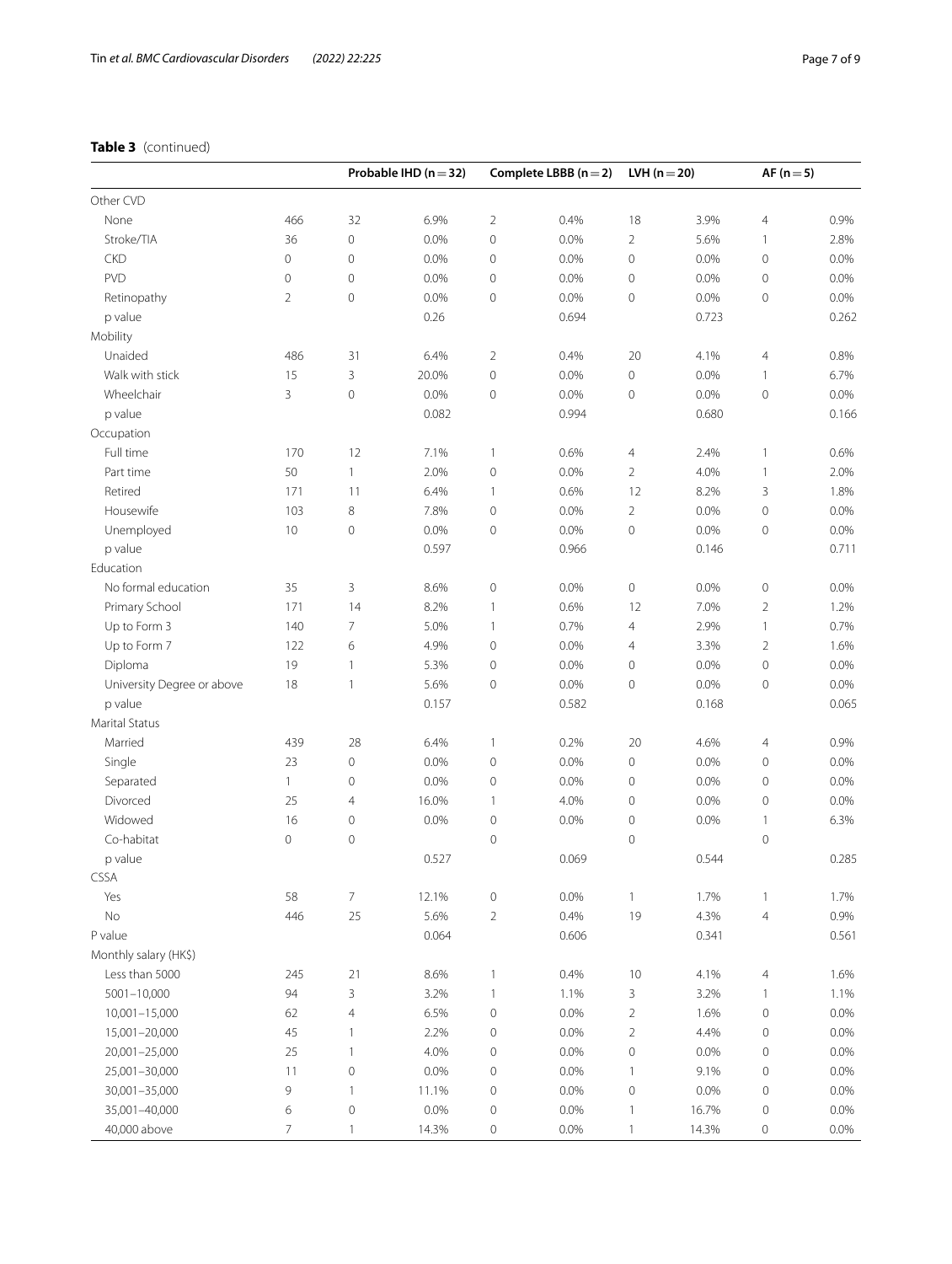|                       |     |             | Probable IHD $(n=32)$ |              | Complete LBBB $(n=2)$ |   | LVH ( $n = 20$ ) | $AF(n=5)$ |         |
|-----------------------|-----|-------------|-----------------------|--------------|-----------------------|---|------------------|-----------|---------|
| p value               |     |             | 0.41                  |              | 0.64                  |   | 0.47             |           | 0.12    |
| Housing               |     |             |                       |              |                       |   |                  |           |         |
| Private property      | 151 | 10          | 6.6%                  | $\mathbf{0}$ | $0.0\%$               | 4 | 2.6%             | 2         | 1.3%    |
| Home Ownership Scheme | 122 |             | 5.7%                  | $\mathbf{0}$ | $0.0\%$               | 6 | 4.9%             | 0         | $0.0\%$ |
| Public Housing        | 170 | 13          | 7.6%                  | 2            | 1.2%                  | 5 | 2.9%             |           | 0.6%    |
| Rental                | 45  |             | 4.4%                  | $\mathbf{0}$ | $0.0\%$               | 3 | 6.7%             | 0         | $0.0\%$ |
| Other                 | 16  | $\mathbf 0$ | $0.0\%$               | $\mathbf{0}$ | $0.0\%$               | 2 | 12.5%            | 2         | 12.5%   |
| P value               |     |             | 0.747                 |              | 0.562                 |   | 0.252            |           | 0.099   |

#### **Table 3** (continued)

<span id="page-7-2"></span>**Table 4** Association of ECG abnormalities with median BP

|              | Median SBP (mmHg) | Median<br><b>DBP</b> |
|--------------|-------------------|----------------------|
|              |                   | (mmHg)               |
| <b>IHD</b>   | 136               | 82                   |
| Without IHD  | 135               | 79                   |
| p value      | 0.977             | 0.204                |
| LBBB         | 126               | 72                   |
| Without LBBB | 135               | 80                   |
| p value      | 0.528             | 0.479                |
| <b>IVH</b>   | 133               | 75                   |
| Without IVH  | 135               | 80                   |
| p value      | 0.887             | 0.749                |
| AF           | 127               | 74                   |
| Without AF   | 135               | 80                   |
| p value      | 0.9               | 1.0                  |

subjects could not be verifed and hence solely based on the subjects' own account of their history. However, as patients have been guaranteed on the confdentiality of their personal information during consent and patients unft for consent have been excluded, their information should generally be trustworthy. Finally, as this study was carried out in primary care setting, the subjects were a highly selected group of patients and might not refect the whole population. For example, nephropathy is an important complication of chronic hypertension. However, essentially all patients with signifcant renal impairment have been referred to tertiary centres for follow up and therefore would not have been included in this study. Moreover, patients with diabetes mellitus have also been excluded from this RAMP-HT programme through which our subjects were recruited. Despite all these limitations, this study could provide a fair reflection of the patients currently under care in our primary care system.

# **Conclusions**

This study showed that a significant proportion of the patients with hypertension at the primary care setting in Hong Kong had probable ischaemic heart disease, left ventricular hypertrophy and atrial fibrillation. This finding is consistent with both overseas data and historic data in Hong Kong. Smoking and hypercholesterolemia were signifcantly associated with probable IHD and complete LBBB. Male gender and longer duration of hypertension were signifcantly associated with LVH. Early diagnosis by ECG could lead to prompt and timely treatment of these conditions. Currently, ECG is performed for each hypertensive patient who has newly joined RAMP-HT screening programme in our practice. Further study could look into the need of repeating ECG in subsequent complication screening and the relevant impact on their prognosis.

#### **Abbreviations**

CV: Cardiovascular; ECG: Electrocardiogram; IHD: Ischaemic heart disease; LBBB: Left bundle branch block; LVH: Left ventricular hypertrophy; AF: Atrial fbrillation; RAMP: Risk Assessment and Management Programme; BMI: Body mass index; CMS: Clinical Management System; eGFR: Estimated glomerular fltration rate; CSSA: Comprehensive Social Security Assistance.

# **Supplementary Information**

The online version contains supplementary material available at [https://doi.](https://doi.org/10.1186/s12872-022-02662-1) [org/10.1186/s12872-022-02662-1](https://doi.org/10.1186/s12872-022-02662-1).

<span id="page-7-0"></span>**Additional fle 1. Appendix A**: Minnesota code.

<span id="page-7-1"></span>**Additional fle 2. Appendix B**: Questionnaire.

# **Acknowledgements**

Not applicable.

# **Author contributions**

All authors participated in the design of study. YYT analysed the patient data, interpreted the ECG, and was a major contributor in writing the manuscript. LPC interpreted the ECG. Discordant ECG results were adjudicated by cardiologist JGS, who also provided advice on the analysis. SYL, EMTH and MKWL supervised the study. All authors read and approved the fnal manuscript.